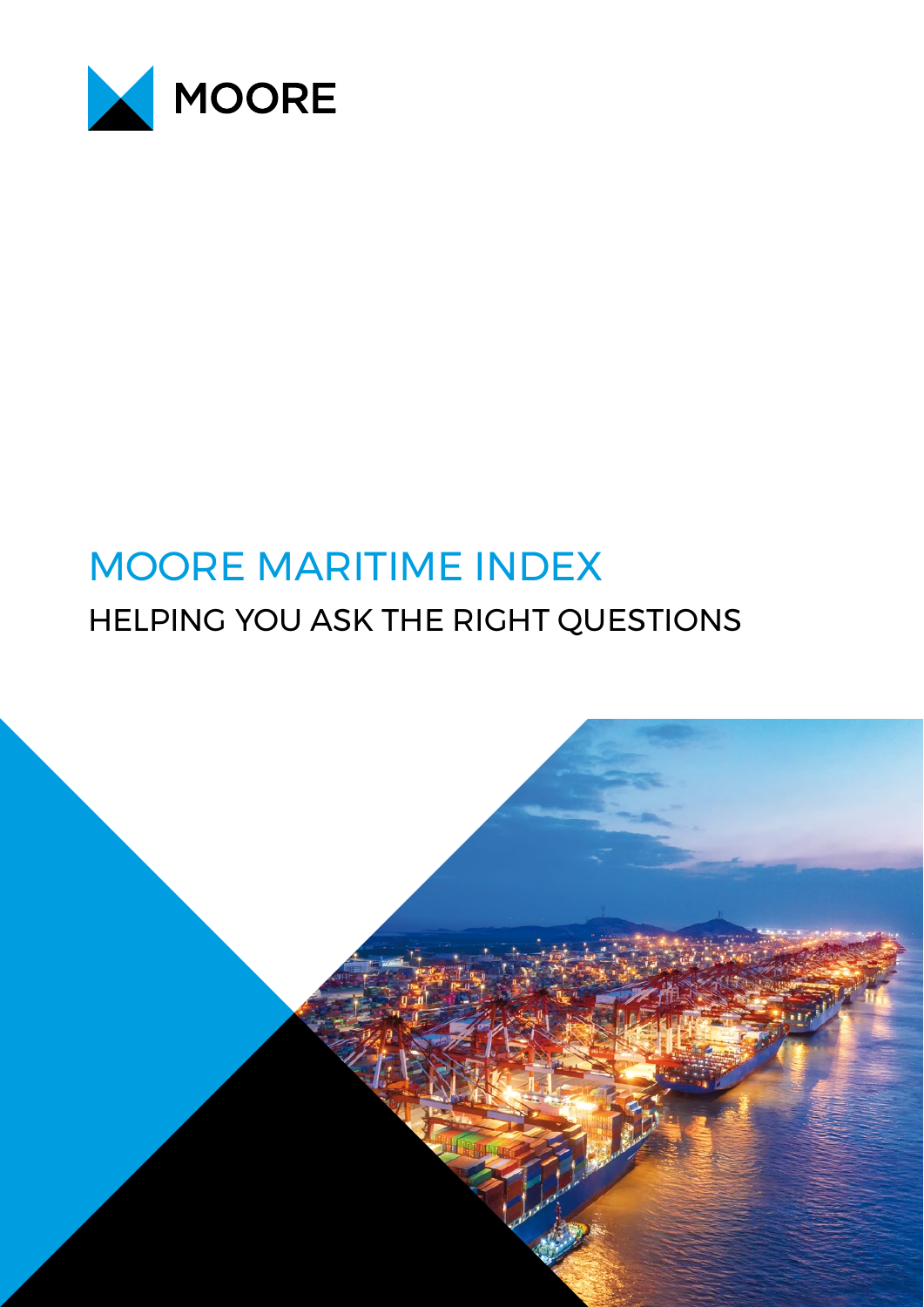

**Moore Maritime Index (MMI) is our statistical and analytics tool on shipping operating costs and revenues of more than 1,500 vessels. We extract our data from the financial statements of ship-owning companies audited by Moore Global member firms, as well as from verifiable independent submissions from all around the world. The content of Moore Maritime Index is extensive, exclusive and practical and it is designed to provide you with a wide variety of insights in relation to the shipping industry.**

#### **TANKERS**

#### **Small Tanker (< 20,000 dwt)**

| <b>Daily KPIs</b>   | TCE      | <b>Crew</b><br>Wages | <b>Provisions</b> | <b>Crew</b><br>Other | <b>Lubricants</b> | <b>Stores</b> | <b>R&amp;M</b> | <b>Spares</b> | <b>Insurance</b><br>costs | <b>Admin</b> | <b>Total</b><br>Opex* |
|---------------------|----------|----------------------|-------------------|----------------------|-------------------|---------------|----------------|---------------|---------------------------|--------------|-----------------------|
| <b>Observations</b> | 53       | 56                   | 45                | 46                   | 56                | 48            | 56             | 44            | 55                        | 56           | 56                    |
| <b>Average</b>      | \$7.345  | \$2.710              | \$184             | \$311                | \$132             | \$329         | \$496          | \$358         | \$289                     | \$720        | \$5.308               |
| <b>Lower bound</b>  | \$4.354  | \$2.081              | \$150             | \$133                | \$54              | \$253         | \$198          | \$129         | \$176                     | \$500        | <b>\$4.141</b>        |
| <b>Higher bound</b> | \$10.194 | \$3.481              | \$246             | \$450                | \$239             | \$451         | \$789          | \$633         | \$370                     | \$1.001      | \$6.273               |
| Age (AVG)           | 11,30    | 11,32                | 11,84             | 11,61                | 11,32             | 11,54         | 11,32          | 11,77         | 11,42                     | 11,32        | 11,32                 |

#### **Handy Tanker (20,000 - 49,999 dwt)**

| <b>Daily KPIs</b>   | <b>TCE</b> | <b>Crew</b><br>Wages | <b>Provisions</b> | <b>Crew</b><br><b>Other</b> | <b>Lubricants</b> | <b>Stores</b> | <b>R&amp;M</b> | <b>Spares</b> | <b>Insurance</b><br>costs | <b>Admin</b> | <b>Total</b><br>Opex* |
|---------------------|------------|----------------------|-------------------|-----------------------------|-------------------|---------------|----------------|---------------|---------------------------|--------------|-----------------------|
| <b>Observations</b> | 85         | 132                  | 110               | 111                         | 132               | 128           | 132            | 104           | 133                       | 133          | 133                   |
| <b>Average</b>      | \$10.894   | \$3.472              | \$215             | \$419                       | \$233             | \$374         | \$527          | \$502         | \$332                     | \$998        | \$6.810               |
| <b>Lower bound</b>  | \$8.752    | \$3.054              | \$175             | \$232                       | \$132             | \$252         | \$288          | \$324         | \$196                     | \$775        | \$6,050               |
| <b>Higher bound</b> | \$12.872   | \$3.945              | \$258             | \$560                       | \$312             | \$515         | \$864          | \$692         | \$435                     | \$1.162      | \$7.910               |
| Age (AVG)           | 13,20      | 10.74                | 11,37             | 11.25                       | 10,74             | 10.70         | 10.82          | 11,21         | 10,83                     | 10,83        | 10,83                 |

#### **Panamax Tanker (50,000 - 79,999 dwt)**

| <b>Daily KPIs</b>   | <b>TCE</b> | <b>Crew</b><br><b>Wages</b> | <b>Provisions</b> | <b>Crew</b><br><b>Other</b> | <b>Lubricants</b> | <b>Stores</b> | <b>R&amp;M</b> | <b>Spares</b> | <b>Insurance</b><br>costs | <b>Admin</b> | <b>Total</b><br>Opex* |
|---------------------|------------|-----------------------------|-------------------|-----------------------------|-------------------|---------------|----------------|---------------|---------------------------|--------------|-----------------------|
| <b>Observations</b> | 62         | 150                         | 125               | 132                         | 149               | 150           | 148            | 124           | 150                       | 150          | 150                   |
| <b>Average</b>      | \$11.099   | \$3.343                     | \$227             | \$485                       | \$245             | \$384         | \$465          | \$529         | \$299                     | \$1.037      | \$6.819               |
| Lower bound         | \$8.855    | \$2.988                     | \$194             | \$329                       | \$168             | \$272         | \$258          | \$337         | \$192                     | \$806        | \$6.144               |
| <b>Higher bound</b> | \$13.474   | \$3.786                     | \$276             | \$631                       | \$325             | \$525         | \$779          | \$698         | \$403                     | \$1.303      | \$7.574               |
| Age (AVG)           | 9.47       | 6,57                        | 6.55              | 6,86                        | 6,55              | 6,57          | 6.53           | 6.66          | 6,57                      | 6,57         | 6,57                  |

#### **Aframax Tanker (80,000 - 119,000 dwt)**

| <b>Daily KPIs</b>   | <b>TCE</b> | <b>Crew</b><br><b>Wages</b> | <b>Provisions</b> | <b>Crew</b><br><b>Other</b> | <b>Lubricants</b> | <b>Stores</b> | <b>R&amp;M</b> | <b>Spares</b> | <b>Insurance</b><br>costs | <b>Admin</b> | Total<br>Opex* |
|---------------------|------------|-----------------------------|-------------------|-----------------------------|-------------------|---------------|----------------|---------------|---------------------------|--------------|----------------|
| <b>Observations</b> | 127        | 173                         | 169               | 169                         | 173               | 169           | 172            | 157           | 173                       | 173          | 173            |
| <b>Average</b>      | \$14.429   | \$3.398                     | \$227             | \$451                       | \$275             | \$392         | \$445          | \$509         | \$383                     | \$1.047      | \$7.052        |
| <b>Lower bound</b>  | \$9.593    | \$3.092                     | \$198             | \$321                       | \$198             | \$247         | \$248          | \$310         | \$291                     | \$821        | \$6.296        |
| <b>Higher bound</b> | \$19.878   | \$3.794                     | \$280             | \$573                       | \$348             | \$547         | \$647          | \$683         | \$493                     | \$1.167      | \$8.033        |
| Age (AVG)           | 10,54      | 8,61                        | 8,81              | 8,54                        | 8,61              | 8,54          | 8,59           | 8,70          | 8,61                      | 8,61         | 8,61           |

**\* Total Opex does not equal to the sum of the sub-categories. All values have been calculated indpendently for each sub-category, based on the data we hold. Therefore, the calculations for each sub-category and the total opex category are besed on their independent samples.**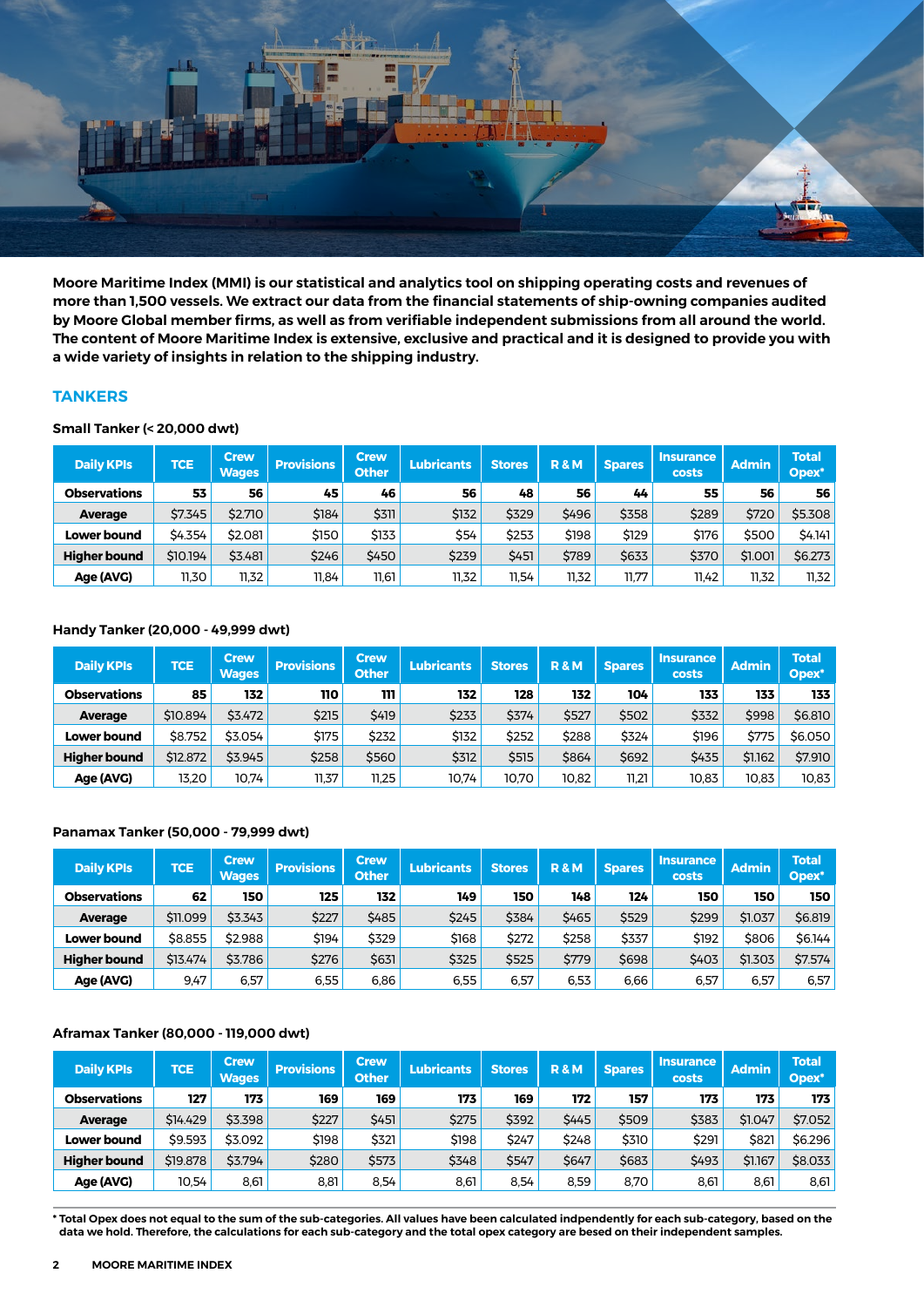#### **Suezmax Tanker (120,000 - 179,999 dwt)**

| <b>Daily KPIs</b>   | <b>TCE</b> | <b>Crew</b><br><b>Wages</b> | <b>Provisions</b> | <b>Crew</b><br><b>Other</b> | <b>Lubricants</b> | <b>Stores</b> | <b>R&amp;M</b> | <b>Spares</b> | <b>Insurance</b><br>costs | <b>Admin</b> | <b>Total</b><br>Opex <sup>*</sup> |
|---------------------|------------|-----------------------------|-------------------|-----------------------------|-------------------|---------------|----------------|---------------|---------------------------|--------------|-----------------------------------|
| <b>Observations</b> | 56         | 78                          | 78                | 78                          | 78                | 78            | 78             | 77            | 78                        | 78           | 78                                |
| <b>Average</b>      | \$16.713   | \$3.803                     | \$251             | \$492                       | \$334             | \$439         | \$474          | \$462         | \$475                     | \$952        | \$7.675                           |
| <b>Lower bound</b>  | \$11.868   | \$3.220                     | \$207             | \$344                       | \$238             | \$270         | \$174          | \$204         | \$401                     | \$652        | \$6.885                           |
| <b>Higher bound</b> | \$22.129   | \$4.378                     | \$291             | \$596                       | \$432             | \$594         | \$764          | \$683         | \$565                     | \$1.150      | \$8.575                           |
| Age (AVG)           | 9.91       | 9.69                        | 9.69              | 9.69                        | 9.69              | 9.69          | 9.69           | 9.70          | 9.69                      | 9.69         | 9,69                              |

#### **BULK CARRIERS**

#### **Handysize (10,000 - 39,999 dwt)**

| <b>Daily KPIs</b>   | <b>TCE</b> | <b>Crew</b><br><b>Wages</b> | <b>Provisions</b> | <b>Crew</b><br><b>Other</b> | <b>Lubricants</b> | <b>Stores</b> | <b>R&amp;M</b> | <b>Spares</b> | <b>Insurance</b><br>costs | <b>Admin</b> | <b>Total</b><br>$Oplex*$ |
|---------------------|------------|-----------------------------|-------------------|-----------------------------|-------------------|---------------|----------------|---------------|---------------------------|--------------|--------------------------|
| <b>Observations</b> | 92         | 105                         | 92                | 96                          | 105               | 105           | 105            | 91            | 105                       | 105          | 105                      |
| Average             | \$8.883    | \$2.260                     | \$174             | \$341                       | \$251             | \$358         | \$329          | \$335         | \$335                     | \$872        | \$5.137                  |
| <b>Lower bound</b>  | \$7.712    | \$1.963                     | \$145             | \$171                       | \$155             | \$214         | \$144          | \$178         | \$232                     | \$566        | \$4,400                  |
| <b>Higher bound</b> | \$9.869    | \$2.540                     | \$201             | \$519                       | \$342             | \$497         | \$560          | \$540         | \$465                     | \$1.102      | \$5.923                  |
| Age (AVG)           | 9,36       | 9,09                        | 9,47              | 9,59                        | 9,09              | 9.09          | 9,09           | 9,90          | 9,09                      | 9,09         | 9,09                     |

#### **Handymax (40,000 - 59,999 dwt)**

| <b>Daily KPIs</b>   | <b>TCE</b> | Crew /<br><b>Wages</b> | <b>Provisions</b> | <b>Crew</b><br><b>Other</b> | <b>Lubricants</b> | <b>Stores</b> | <b>R&amp;M</b> | <b>Spares</b> | <b>Insurance</b><br>costs | <b>Admin</b> | <b>Total</b><br>Opex <sup>*</sup> |
|---------------------|------------|------------------------|-------------------|-----------------------------|-------------------|---------------|----------------|---------------|---------------------------|--------------|-----------------------------------|
| <b>Observations</b> | 142        | 160                    | 156               | 160                         | 158               | 160           | 157            | 149           | 160                       | 160          | 160                               |
| <b>Average</b>      | \$9.782    | \$2.405                | \$187             | \$306                       | \$285             | \$407         | \$360          | \$466         | \$390                     | \$1.012      | \$5.772                           |
| <b>Lower bound</b>  | \$7.764    | \$2.027                | \$144             | \$204                       | \$186             | \$258         | \$159          | \$242         | \$259                     | \$725        | \$4.963                           |
| <b>Higher bound</b> | \$11.666   | \$2.866                | \$229             | \$395                       | \$373             | \$566         | \$573          | \$701         | \$537                     | \$1.304      | \$6.562                           |
| Age (AVG)           | 10.44      | 10.28                  | 10.24             | 10,28                       | 10,25             | 10.28         | 10.33          | 10,38         | 10.28                     | 10,28        | 10,28                             |

#### **Panamax (60,000 - 125,000 dwt)**

| <b>Daily KPIs</b>   | <b>TCE</b> | <b>Crew</b><br><b>Wages</b> | <b>Provisions</b> | <b>Crew</b><br><b>Other</b> | <b>Lubricants</b> | <b>Stores</b> | <b>R&amp;M</b> | <b>Spares</b> | <b>Insurance</b><br>costs | <b>Admin</b> | <b>Total</b><br>Opex <sup>*</sup> |
|---------------------|------------|-----------------------------|-------------------|-----------------------------|-------------------|---------------|----------------|---------------|---------------------------|--------------|-----------------------------------|
| <b>Observations</b> | 255        | 334                         | 310               | 316                         | 326               | 333           | 331            | 296           | 334                       | 334          | 334                               |
| <b>Average</b>      | \$11.584   | \$2.501                     | \$187             | \$292                       | \$251             | \$351         | \$306          | \$332         | \$324                     | \$1.021      | \$5.488                           |
| <b>Lower bound</b>  | \$10,005   | \$2.106                     | \$154             | \$172                       | \$159             | \$217         | \$142          | \$167         | \$217                     | \$756        | \$4.724                           |
| <b>Higher bound</b> | \$13.410   | \$2.912                     | \$222             | \$412                       | \$343             | \$458         | <b>\$477</b>   | \$516         | \$412                     | \$1.291      | \$6.142                           |
| Age (AVG)           | 7,45       | 6,32                        | 6,39              | 6.46                        | 6,29              | 6.29          | 6.33           | 6,33          | 6,32                      | 6,31         | 6,32                              |

#### **Capesize ( > 125,000 dwt)**

| <b>Daily KPIs</b>   | <b>TCE</b> | Crew /<br><b>Wages</b> | <b>Provisions</b> | <b>Crew</b><br><b>Other</b> | <b>Lubricants</b> | <b>Stores</b> | <b>R&amp;M</b> | <b>Spares</b> | <b>Insurance</b><br>costs | <b>Admin</b> | <b>Total</b><br>Opex <sup>*</sup> |
|---------------------|------------|------------------------|-------------------|-----------------------------|-------------------|---------------|----------------|---------------|---------------------------|--------------|-----------------------------------|
| <b>Observations</b> | 74         | 98                     | 98                | 98                          | 97                | 99            | 98             | 95            | 99                        | 99           | 99                                |
| <b>Average</b>      | \$16,308   | \$2.644                | \$222             | \$381                       | \$381             | \$379         | \$358          | \$452         | \$433                     | \$1.191      | \$6.378                           |
| <b>Lower bound</b>  | \$13.809   | \$2.230                | \$182             | \$207                       | \$238             | \$255         | \$142          | \$271         | \$372                     | \$676        | \$5.231                           |
| <b>Higher bound</b> | \$19.068   | \$3.152                | \$270             | \$577                       | \$522             | \$526         | \$632          | \$698         | \$500                     | \$1.521      | \$7.611                           |
| Age (AVG)           | 9,30       | 9.34                   | 9.34              | 9.34                        | 9,25              | 9.34          | 9,27           | 9.35          | 9,34                      | 9.34         | 9.34                              |

## HELPING YOU ASK THE RIGHT QUESTIONS

Visit <https://moore-index.com/> and become member for free! Members have access to unshared features, charts and the option to personalize the content of the platform through the use of a number of filters, in order to focus on specialized information.

**\* Total Opex does not equal to the sum of the sub-categories. All values have been calculated indpendently for each sub-category, based on the data we hold. Therefore, the calculations for each sub-category and the total opex category are besed on their independent samples.**